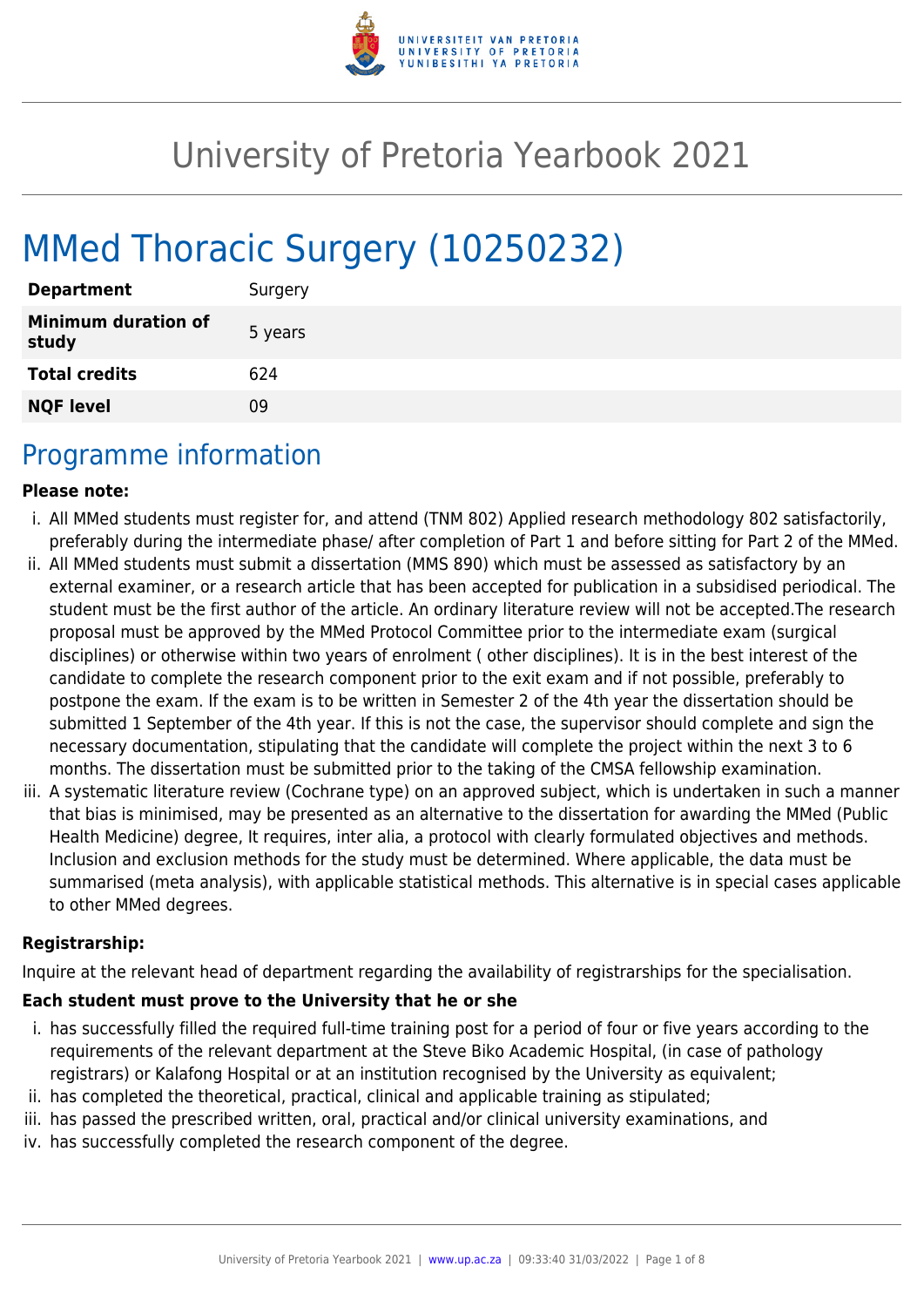

# Admission requirements

- 1. MBChB (or equivalent) degree **or** relevant medical degree with modules equivalent to at least the first two years of the MBChB degree
- 2. Currently registered as a physician with the Health Professions Council of South Africa (HPCSA) and must have been registered for at least one year

# Other programme-specific information

**"Major subject"** refers to the recognised field of study in Medicine in which the student specialises. The study of the major subject extends over four or five years, as prescribed by the relevant department.

# Examinations and pass requirements

- i. The sequence of the examinations in the prerequisite subjects will be determined by the head of the department under which the major subject falls.
- ii. The nature, duration and time of the examinations in the prerequisite subjects are determined in cooperation with the heads of the departments under which the prerequisite subjects fall – with the proviso that, except in cases where stipulated otherwise, the examinations in the prerequisite subjects may be held at any time prior to or concurrently with the major subject. The examinations in the major subjects are held as follows:
- iii. In the case of four-year programmes: not before the end of the third year.
- iv. In the case of five-year programmes: not before the end of the fourth year.
- v. A minimum final mark of 50% is required by all departments to pass in a subject and in the clinical section of the examination, a subminimum of 50%. General Regulations apply.
- vi. A student is not admitted to the examination in a prerequisite subject (second examinations excluded) more than twice, nor is he or she admitted to the examination in the major subject more than twice.

**Note:** Certificates of satisfactory preparation and progress are required in respect of the fourth year of four-year programmes in which an examination is held at the end of the third year.

#### **Second examinations**

Second examinations for MMed students will only be held after at least six months have elapsed since the conclusion of the examination in which the student had failed.

#### **Rules governing the writing of the examinations of the College of Medicine of South Africa [CMSA]**

- i. Only candidates who have met all requirements for the MMed degree except for the major subject (final examination), i.e. passed all prerequisite subjects (the latter to be interchangeable; can be passed either at the University or as primary and intermediary examinations at the College of Medicine of South Africa [CMSA], completed all practical, clinical and applicable training of four or five years as prescribed by the relevant academic department (continuous evaluation of the candidate, in an approved registrar post, by the head of department of the candidate); and completed the required research component for the degree in accordance with the Faculty Yearbook regulations, i.e. Applied research methodology 800 (TNM 800) and the dissertation (MMS 800) or an article (not an ordinary literature review) that has been accepted for publication in a subsidised periodical, will be allowed to write the college examination (exit examination), after which they will obtain both the CMSA fellowship and the MMed as specialist qualifications.
- ii. The rules have been effective as from 1 January 2011. As a transitional measure, cases will be considered on an individual basis where necessary.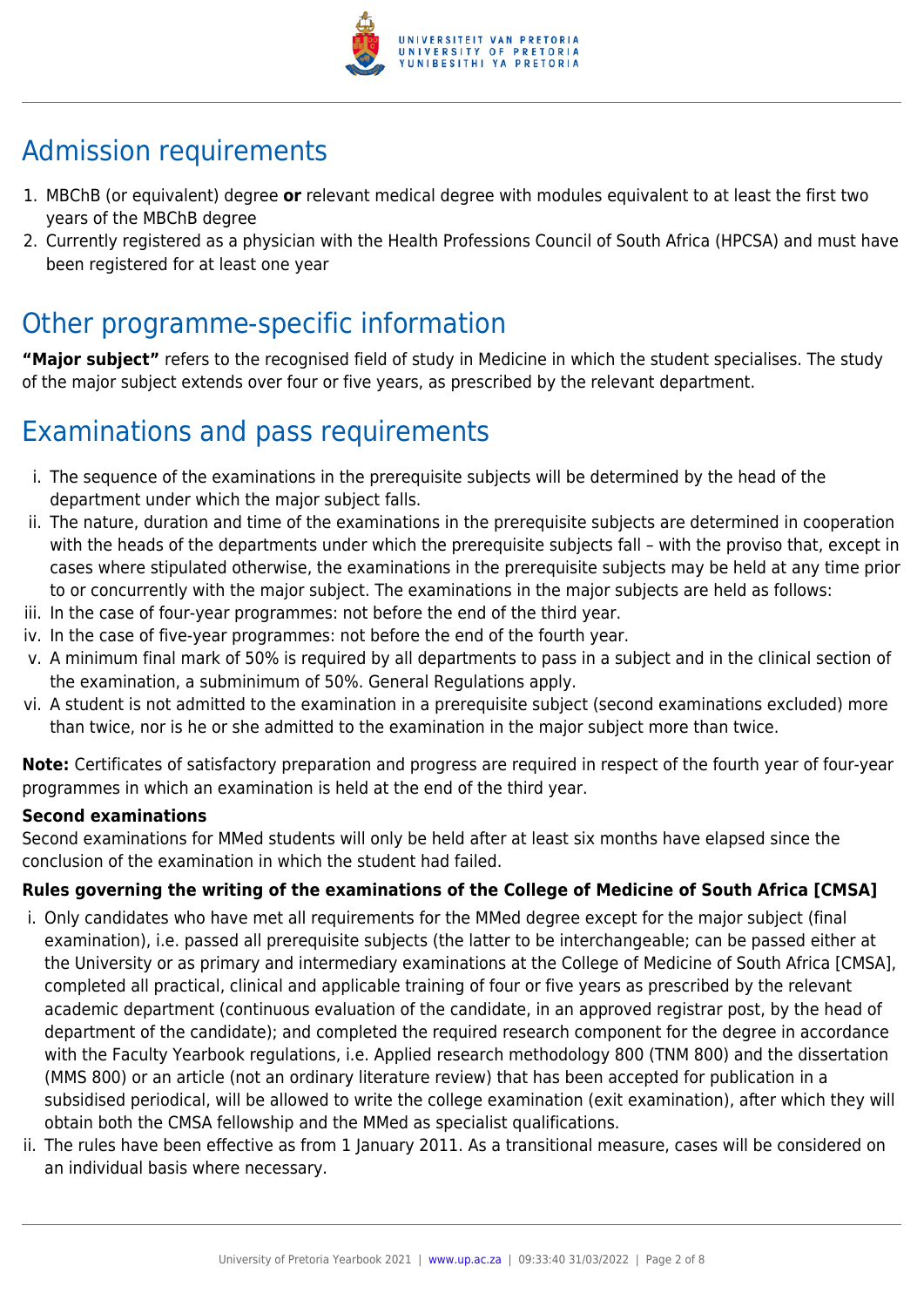

# Exemption

#### **Exemption**

- i. The Faculty Board may grant partial exemption from the training and work mentioned under par. (b) and (c)(i) and (ii) above on the grounds of comparable training and experience completed in another post or at another recognised institution – with the proviso that exemption from a maximum period of 18 months may be granted with regard to four-year and five-year programmes.
- ii. Exemption from a maximum of three years may be granted by the Department of Medical Oncology for the MMed in Medical Oncology [MMed(MedOnc)] on the grounds of the MMed(Int) or MMed(Paed) degree of this University, or experience recognised by the University as equivalent.
- iii. Specific prerequisite subjects must be passed within 24 months after commencement of the programme.

### Pass with distinction

The degree is conferred at the end of the prescribed training period (i.e. three, four or five years, respectively). The degree is conferred with distinction on a student who has obtained a final mark of at least 75% in his or her major subject.

# General information

#### **Registrars**

Departments expect registrars to participate increasingly in the examining and treatment of patients in the hospital, both in-patients and out-patients, as well as performing and interpreting tests in the laboratory (where applicable); initially under supervision and later increasingly at their own responsibility. Lectures/symposia with closely related departments are organised, as well as discussions of literature, etc.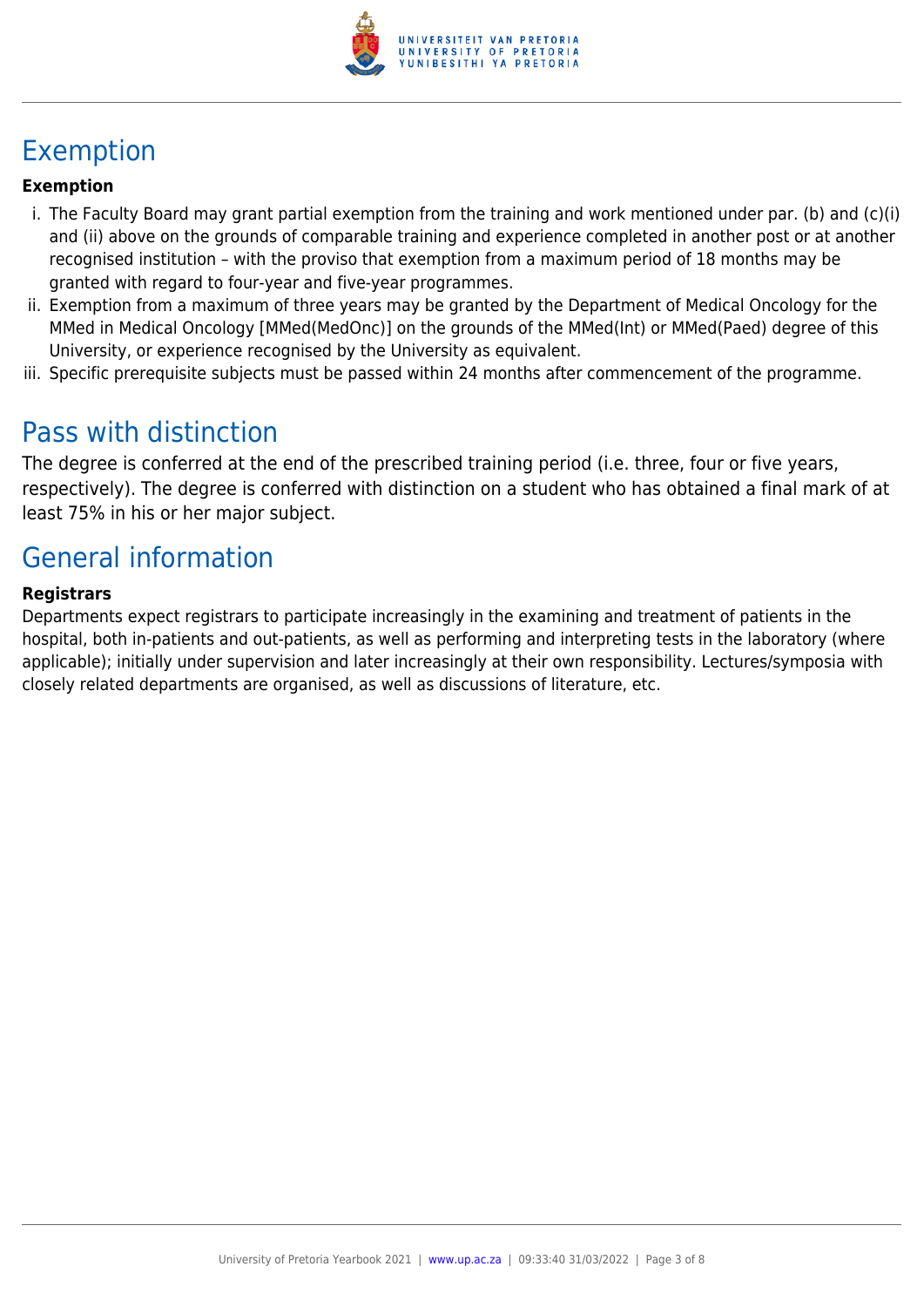

#### **Minimum credits: 624**

#### **Core modules**

[Anatomy 898](https://www.up.ac.za/faculty-of-education/yearbooks/2021/modules/view/ANA 898) (ANA 898) - Credits: 36.00 [Anatomical pathology 878](https://www.up.ac.za/faculty-of-education/yearbooks/2021/modules/view/ANP 878) (ANP 878) - Credits: 36.00 [Principles of surgery 805](https://www.up.ac.za/faculty-of-education/yearbooks/2021/modules/view/BVC 805) (BVC 805) - Credits: 36.00 [Physiology 801](https://www.up.ac.za/faculty-of-education/yearbooks/2021/modules/view/FSG 801) (FSG 801) - Credits: 36.00 [Dissertation 890](https://www.up.ac.za/faculty-of-education/yearbooks/2021/modules/view/MMS 890) (MMS 890) - Credits: 180.00 [Thoracic surgery 800](https://www.up.ac.za/faculty-of-education/yearbooks/2021/modules/view/TCR 800) (TCR 800) - Credits: 300.00 [Applied research methodology 802](https://www.up.ac.za/faculty-of-education/yearbooks/2021/modules/view/TNM 802) (TNM 802) - Credits: 0.00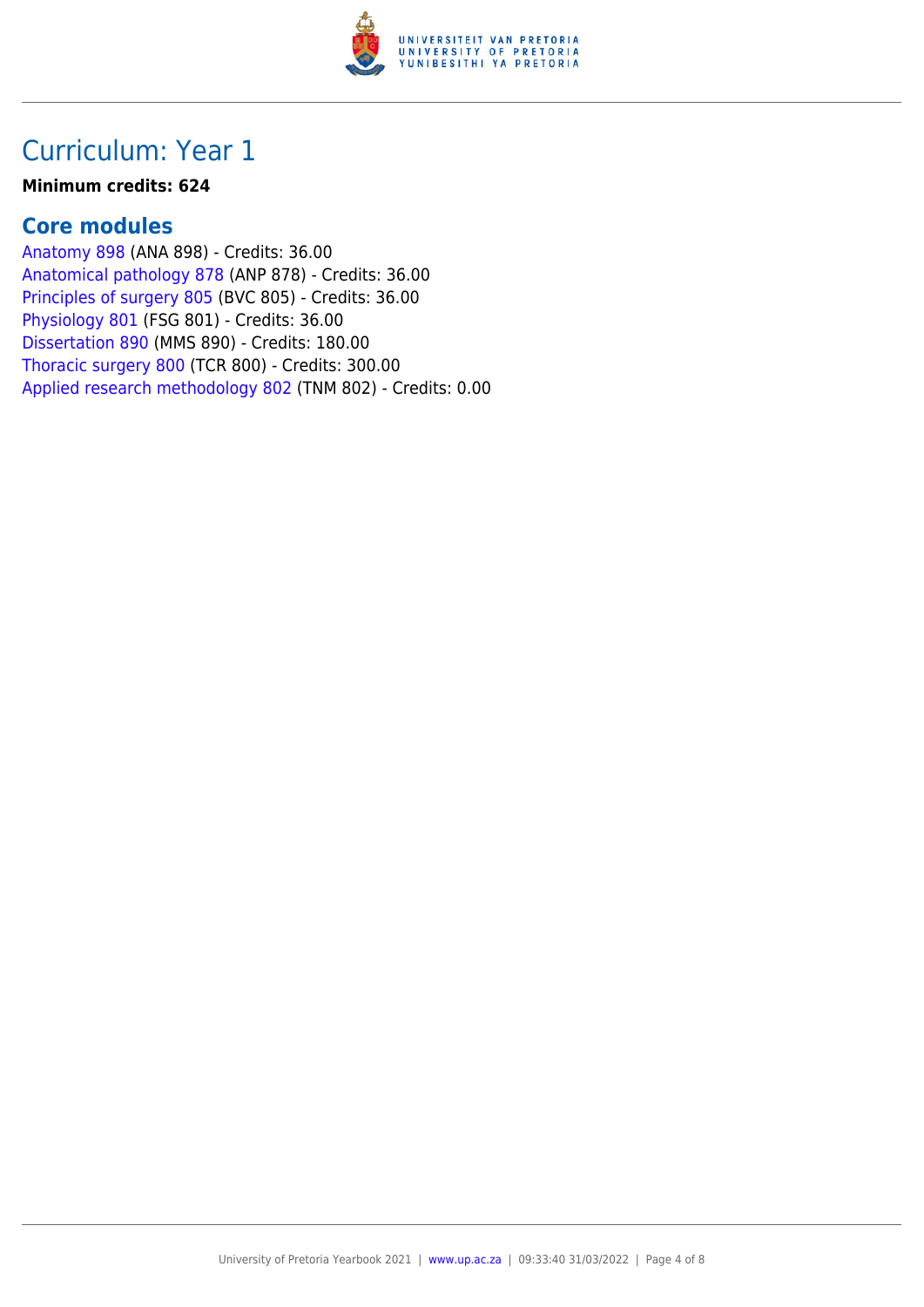

#### **Minimum credits: 624**

#### **Core modules**

[Anatomy 898](https://www.up.ac.za/faculty-of-education/yearbooks/2021/modules/view/ANA 898) (ANA 898) - Credits: 36.00 [Anatomical pathology 878](https://www.up.ac.za/faculty-of-education/yearbooks/2021/modules/view/ANP 878) (ANP 878) - Credits: 36.00 [Principles of surgery 805](https://www.up.ac.za/faculty-of-education/yearbooks/2021/modules/view/BVC 805) (BVC 805) - Credits: 36.00 [Physiology 801](https://www.up.ac.za/faculty-of-education/yearbooks/2021/modules/view/FSG 801) (FSG 801) - Credits: 36.00 [Dissertation 890](https://www.up.ac.za/faculty-of-education/yearbooks/2021/modules/view/MMS 890) (MMS 890) - Credits: 180.00 [Thoracic surgery 800](https://www.up.ac.za/faculty-of-education/yearbooks/2021/modules/view/TCR 800) (TCR 800) - Credits: 300.00 [Applied research methodology 802](https://www.up.ac.za/faculty-of-education/yearbooks/2021/modules/view/TNM 802) (TNM 802) - Credits: 0.00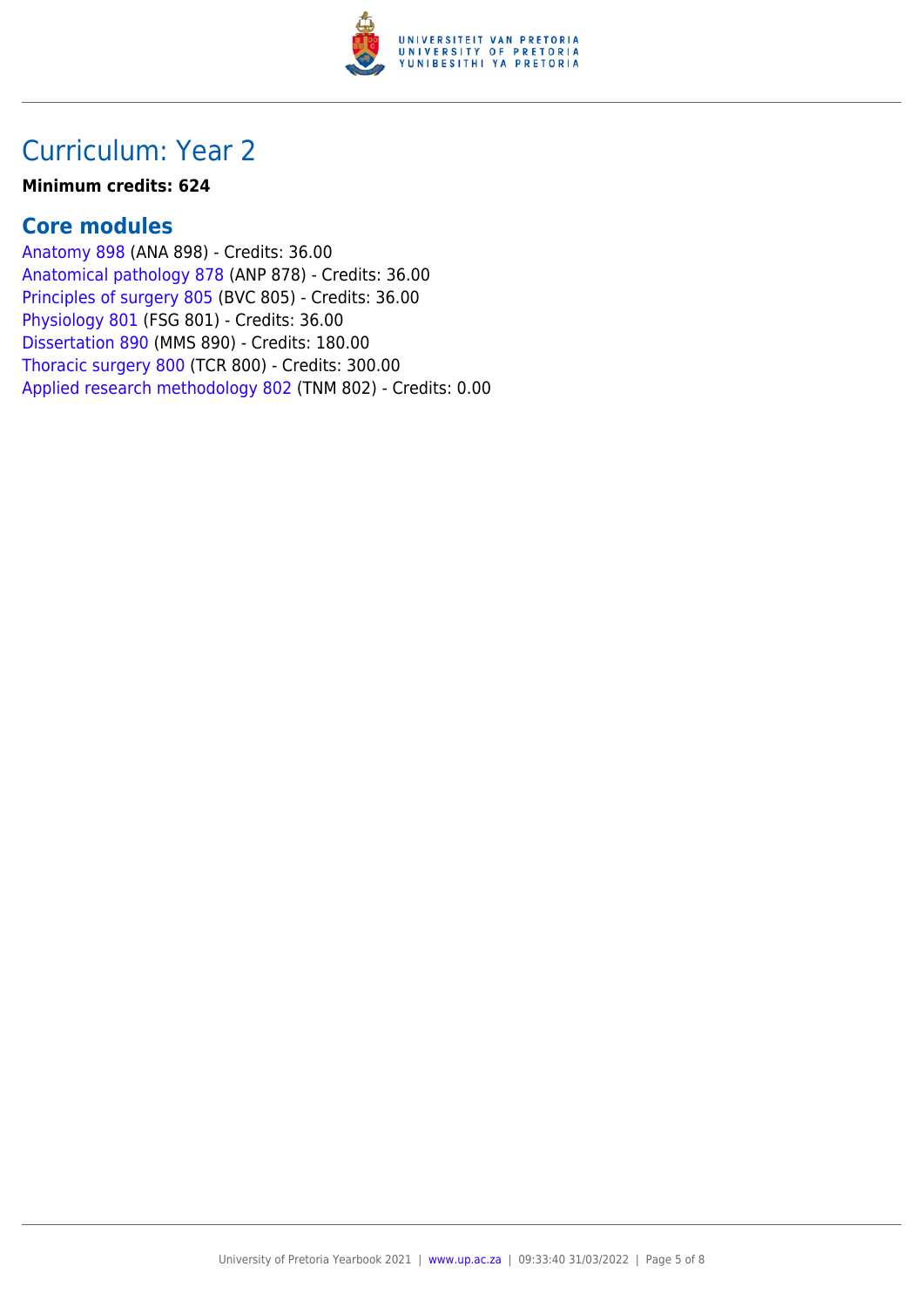

#### **Minimum credits: 624**

#### **Core modules**

[Anatomy 898](https://www.up.ac.za/faculty-of-education/yearbooks/2021/modules/view/ANA 898) (ANA 898) - Credits: 36.00 [Anatomical pathology 878](https://www.up.ac.za/faculty-of-education/yearbooks/2021/modules/view/ANP 878) (ANP 878) - Credits: 36.00 [Principles of surgery 805](https://www.up.ac.za/faculty-of-education/yearbooks/2021/modules/view/BVC 805) (BVC 805) - Credits: 36.00 [Physiology 801](https://www.up.ac.za/faculty-of-education/yearbooks/2021/modules/view/FSG 801) (FSG 801) - Credits: 36.00 [Dissertation 890](https://www.up.ac.za/faculty-of-education/yearbooks/2021/modules/view/MMS 890) (MMS 890) - Credits: 180.00 [Thoracic surgery 800](https://www.up.ac.za/faculty-of-education/yearbooks/2021/modules/view/TCR 800) (TCR 800) - Credits: 300.00 [Applied research methodology 802](https://www.up.ac.za/faculty-of-education/yearbooks/2021/modules/view/TNM 802) (TNM 802) - Credits: 0.00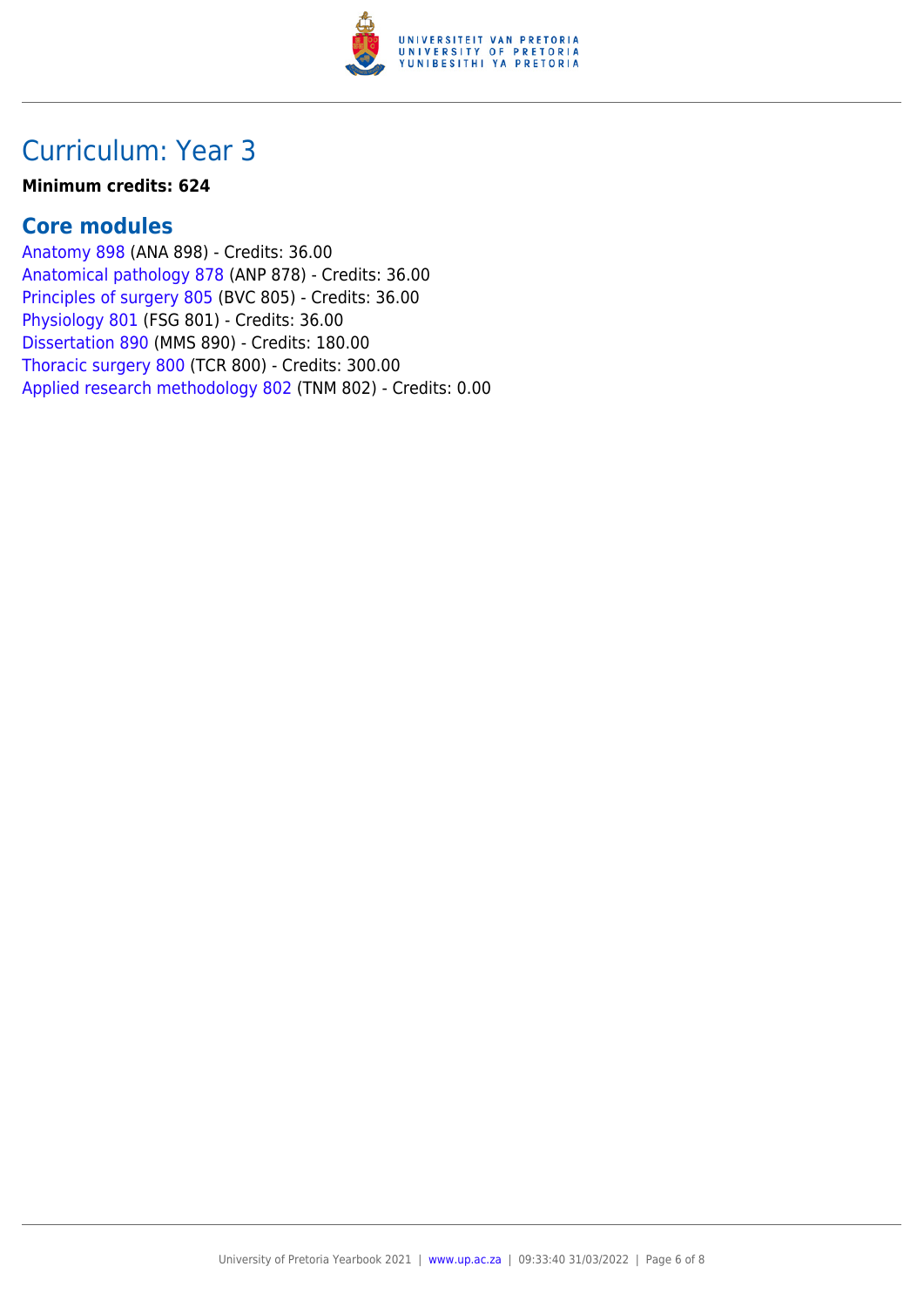

#### **Minimum credits: 516**

#### **Core modules**

[Principles of surgery 805](https://www.up.ac.za/faculty-of-education/yearbooks/2021/modules/view/BVC 805) (BVC 805) - Credits: 36.00 [Dissertation 890](https://www.up.ac.za/faculty-of-education/yearbooks/2021/modules/view/MMS 890) (MMS 890) - Credits: 180.00 [Thoracic surgery 800](https://www.up.ac.za/faculty-of-education/yearbooks/2021/modules/view/TCR 800) (TCR 800) - Credits: 300.00 [Applied research methodology 802](https://www.up.ac.za/faculty-of-education/yearbooks/2021/modules/view/TNM 802) (TNM 802) - Credits: 0.00